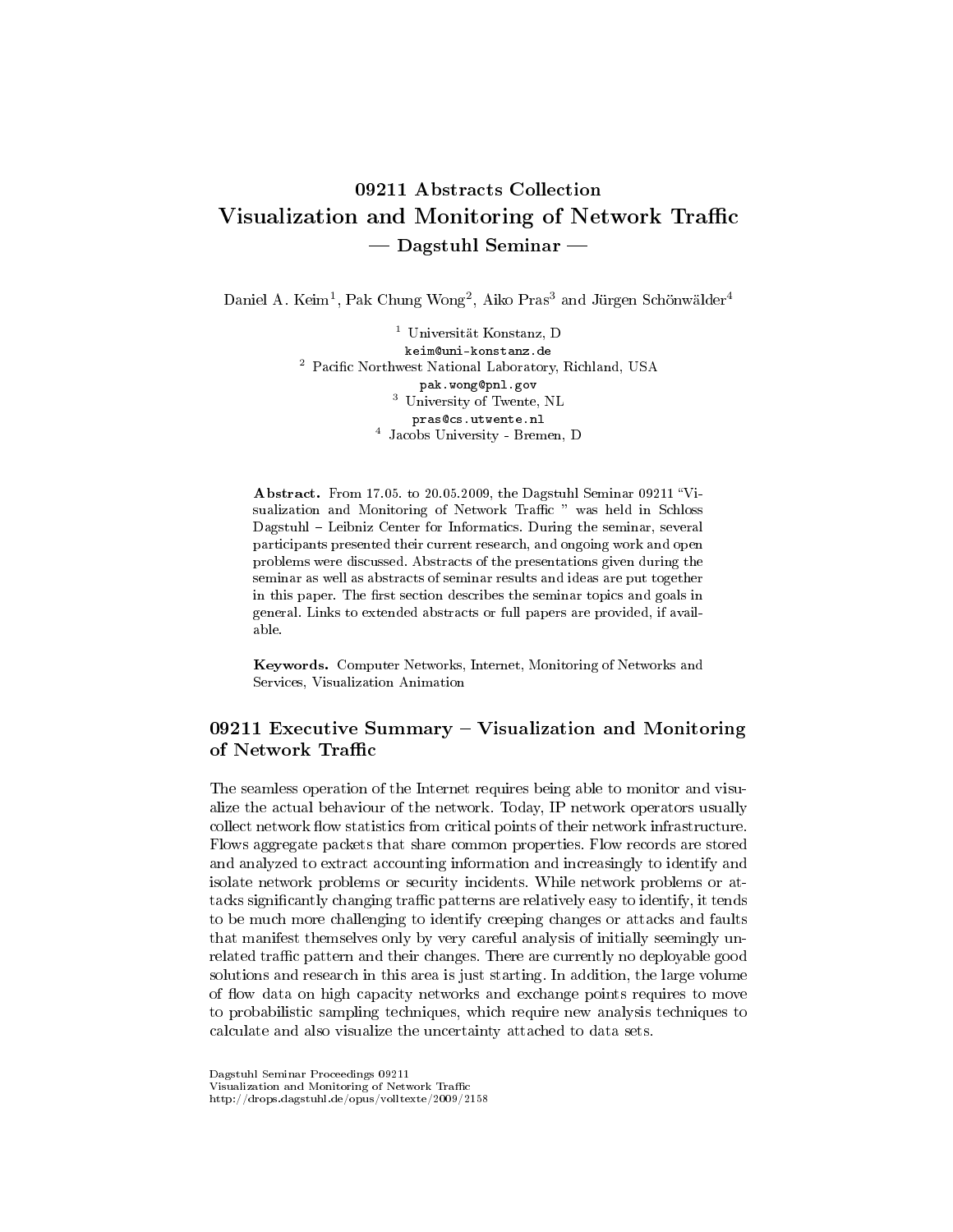Keywords: Computer Networks, Internet, Monitoring of Networks and Services, Visualization Animation

Joint work of: Keim, Daniel A.; Pras, Aiko; Schönwälder, Jürgen; Wong, Pak Chung; Mansmann, Florian

Extended Abstract: <http://drops.dagstuhl.de/opus/volltexte/2009/2157>

# The Usability of Information Visualisation Techniques for Network Monitoring

Keith Andrews (TU Graz, AT)

The field of information visualisation has given birth to a wide palette of interactive techniques to visualise a variety of types of abstract information. The field of network traffic monitoring generates a huge amount of data and information of varying types.

The question now arises: which visualisation technique best supports a network analyst for which common tasks? And how can a suite of techniques be best combined into a consistent visual interface for network monitoring?

The answer: a heady mixture of network data harvesting, filtering, transformation, information visualisation, user-centered design, and usability testing.

Keywords: Information visualisation, user-centered design, usability testing.

# Working Group Results "We have a hammer, find a nail"

Stephan Diehl (Universität Trier, DE)

Looking at various visualization techniques we discussed how to use them for network management.

# High-speed Monitoring and Intelligent data pre-selection for Attack Detection

Falko Dressler (Universität Erlangen, DE)

Monitoring in high-speed networks requires novel solutions with respect to packet selection and information processing. We present selected solutions based on flow monitoring and packet sampling mechanisms that allow to reduce the amount of monitoring data in a situation-aware manner. For example, we introduce Front Payload Analysis (FPA) that extends flow monitoring by selecting the first N payload bytes of each flow for signature based intrusion detection. Furthermore,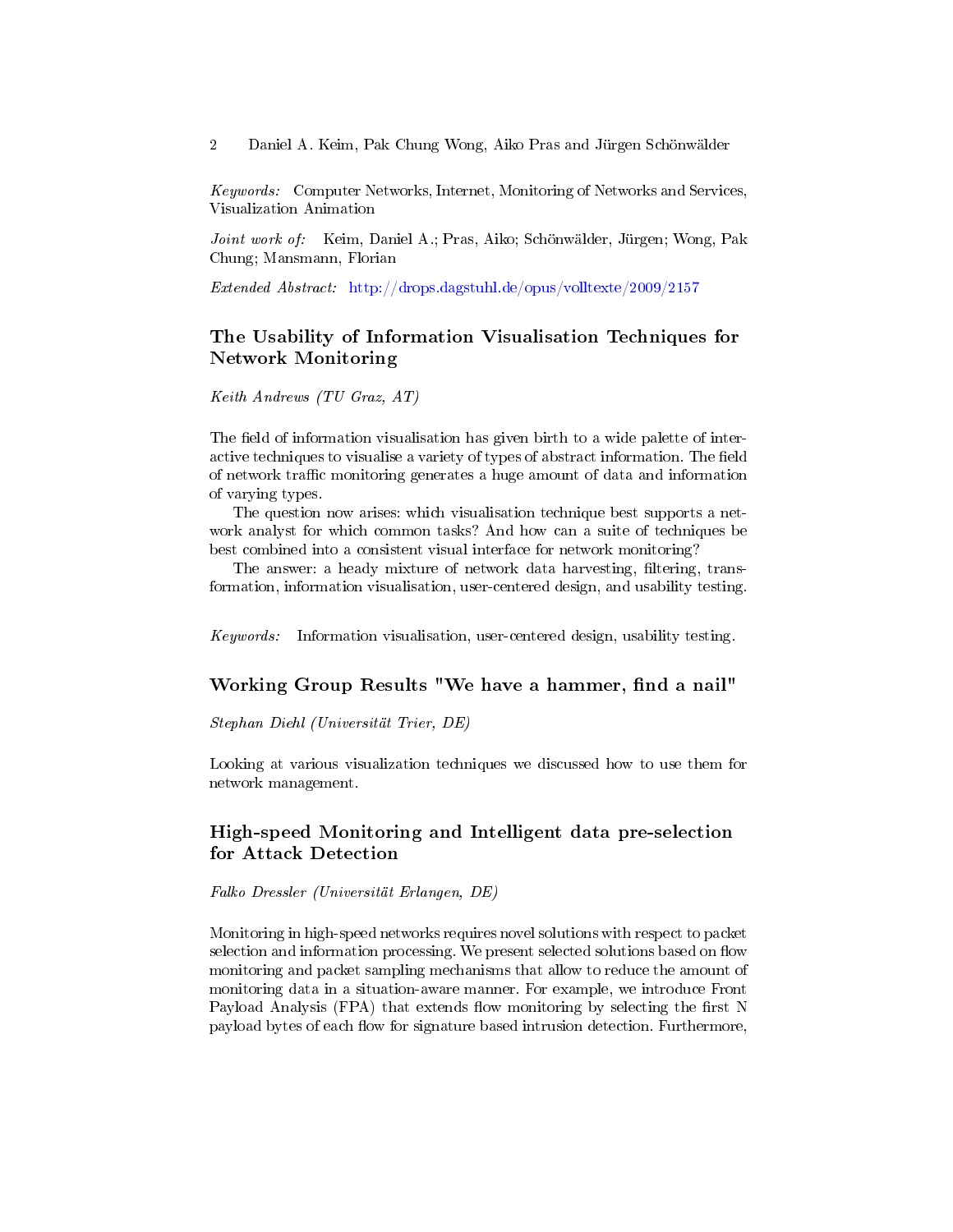we discuss monitoring techniques for deep packet inspection. Basically, the administrators have to restrict monitoring to selected parts of traffic in case of potential overload. The main drawback is that either a high proportion of benign traffic is needlessly processed by the computationally intensive IDS, or a static configuration needlessly excludes traffic from intrusion detection. We developed a self-configuring solution that tries to alleviate both approaches by introducing a method for intelligent filtering of traffic data for IDS and dynamic host-based traffic selection based on pre-defined priorities and detected anomalous events. Both approaches decrease the amount of data to be processed at the IDS substantially, while trying to avoid a static configuration that enables attackers to anticipate monitoring holes.

Keywords: Network monitoring, adaptive reconfiguration, flow monitoring

Joint work of: Dressler, Falko; Limmer, Tobias

# Cyber Analytics: Challenges and solutions for computer security

Glenn A. Fink (Pacific Northwest National Lab., US)

At Pacific Northwest National Laboratory, we are defining a new area of inquiry we are calling Cyber Analytics. Cyber analytics is observing computer and network data, and quantifiably comparing it to theoretical behavioral models to support decision-making. Informally the discipline is to understand the behavior of computers and computer networks from the data they generate. This presentation tells the needs that drive the creation of this discipline and outlines some of the solutions that are needed.

Keywords: Computer security, cyber analytics, analytics, visualization

## Interactive Exploration of Typed Networks

Carsten Goerg (Georgia Institute of Technology, US)

Networks are often represented as node-link diagrams and visualized as a set of circles (or other shapes) and lines connecting them. However, there exist many other visual representations for networks that depict a set of entities and connections between them.

Different types of visualizations along with different interaction techniques support different types of tasks. Combining multiple visualizations to provide different perspective on the network can be even more powerful than a single one of them. In my presentation, I will walk through some examples to show which (combination of) visualizations are best suited for which type of task.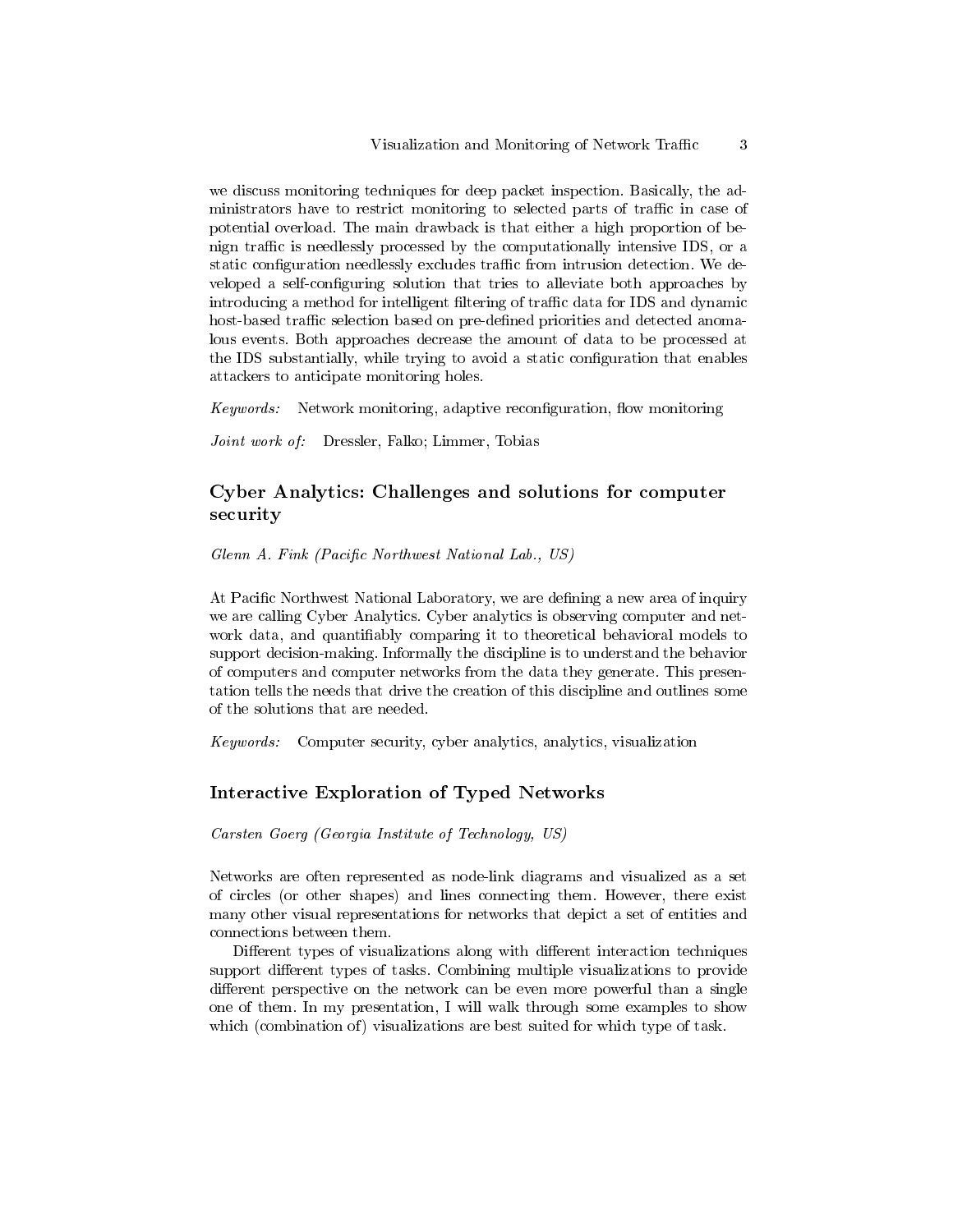# Accounting system for heterogeneous IP-networks (IPNA) implemented at Kaiserslautern University

Hans Hagen (TU Kaiserslautern, DE)

This paper describes an accounting system (IPNA) for heterogenous IP-networks with arbitrary topologies implemented at the uni- versity of Kaiserslautern. The produced data volume per unit is numerated. The collected data is stored in a database and offers different analysis possibilities. The results can be visualized and adapted to the users requirements.

The main effort was to build a data traffic quota system for single units as well as groups of devices that also report exceeded quotas. The system itself only observes the network traffic. Interfaces offer tools to interact with the network. The IPNA consists of a back-end for the data- acquisition and -preparation and a front-end for configuration and visualization tasks including quality control.

Keywords: Accounting system, IP-network, Communication, informa- tion visualization, online quality control

Joint work of: Worden, Brian; Baltes, Claudia; Scheler, Inga; Müller, Paul; Hagen, Hans

Full Paper: <http://drops.dagstuhl.de/opus/volltexte/2009/2155>

# Visualizations in Network Operations and Management: What Works, What Doesn't, and What's Missing

Simon Leinen (Switch - Zürich, CH)

This presentation looks at the use of data visualization at a research network operator over more than a decade. We will consider various audiences and uses for these visualizations, but primarily day-to-day use in network management, including monitoring, traffic planning, and troubleshooting. A particular focus is on visualizations that would seem useful (or at least interesting to try), but aren't yet available.

Keywords: Internet, network management, visualization, data mining

## Cluster Visualization in Network Traffic

Lars Linsen (Jacobs University - Bremen, DE)

Network traffic has characteristics determinng its behavior. In order to find patterns and outliers in network traffic we look into the multidimensional space formed by the parameters that describe the traffic's characteristics. We apply multidimensional data visualization consisting of an automated clustering step and an interactive exploration step.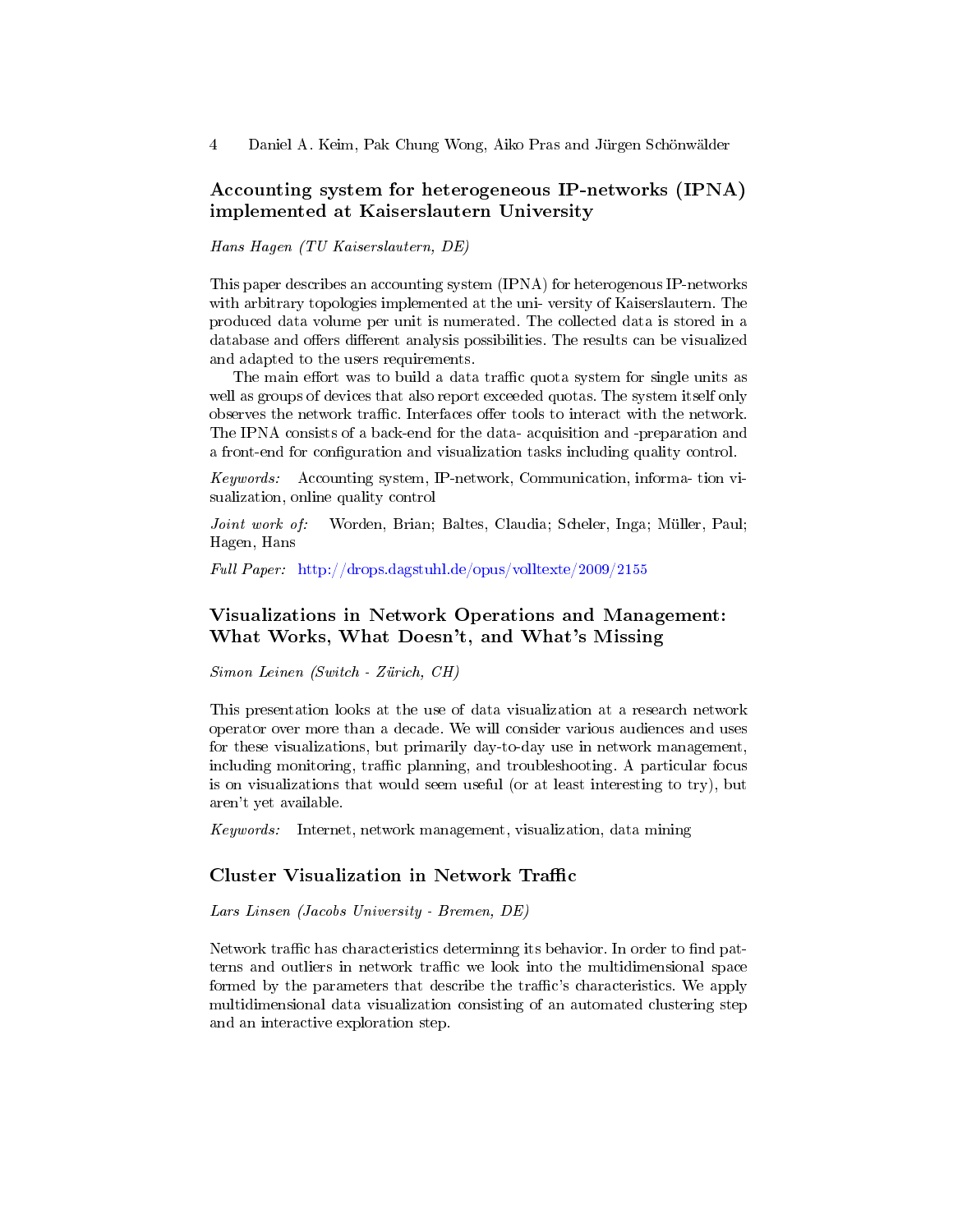The interactive exploration uses linked views, integrated views, and faeture space views.

Keywords: Multidimensional cluster visualization

#### Monitoring and Intrusion Detection with NFlowVis

Florian Mansmann (Universität Konstanz, DE)

In this talk we present the network traffic visualization tool NFlowVis. Starting from Intrusion Detection alerts, the tool interactively guides the analyst to the home-centric view, which shows all connectivity information between the selected attackers from the ID alerts and the hosts of the monitored network prefix.

 $Keywords:$  Intrusion detection, visualization, netflows, NFlowVis

## FloVis a visual paradigm for forensic network data analysis

John McHugh (Dalhousie University, CA)

While a substantial amount of visualization has been applied to network data, especially in support of security analysis, the utility of most systems is dubious. In our work, we are primarily interested in discovering flexible, interrelated visual paradigms that can aid the analysts in understanding previously unseen phenomena. Since network data is inherently multiresolution, we need representations that can cover volumes ranging from data crossing the borders of networks that account for multiple /8s down to individual host behaviors. In earlier work a visual representation showed an emergent network behavior that only manifest on a very large scale. The current effort allows multiple views that can cover a wide range of scales. The FloVis framework accommodates a series of plugins to allow drill down and pivoting as well as providing query access to the underlying NetFlow data.

Keywords: NetFlow, Bundle Diagrams, Activity diagrams, NetBytes Viewer, OverFlow

Joint work of: Taylor, Teryl; Paterson, Diana; Glanfield, Joel; Brooks, Stephen; Gates, Carrie; McHugh, John

# Using Space-Filling Curves in Visualization of Network Traffic  $\,$

Taghrid Samak (DePaul Univ. - Chicago, US)

Network monitors produce a huge amount of traffic data continuously.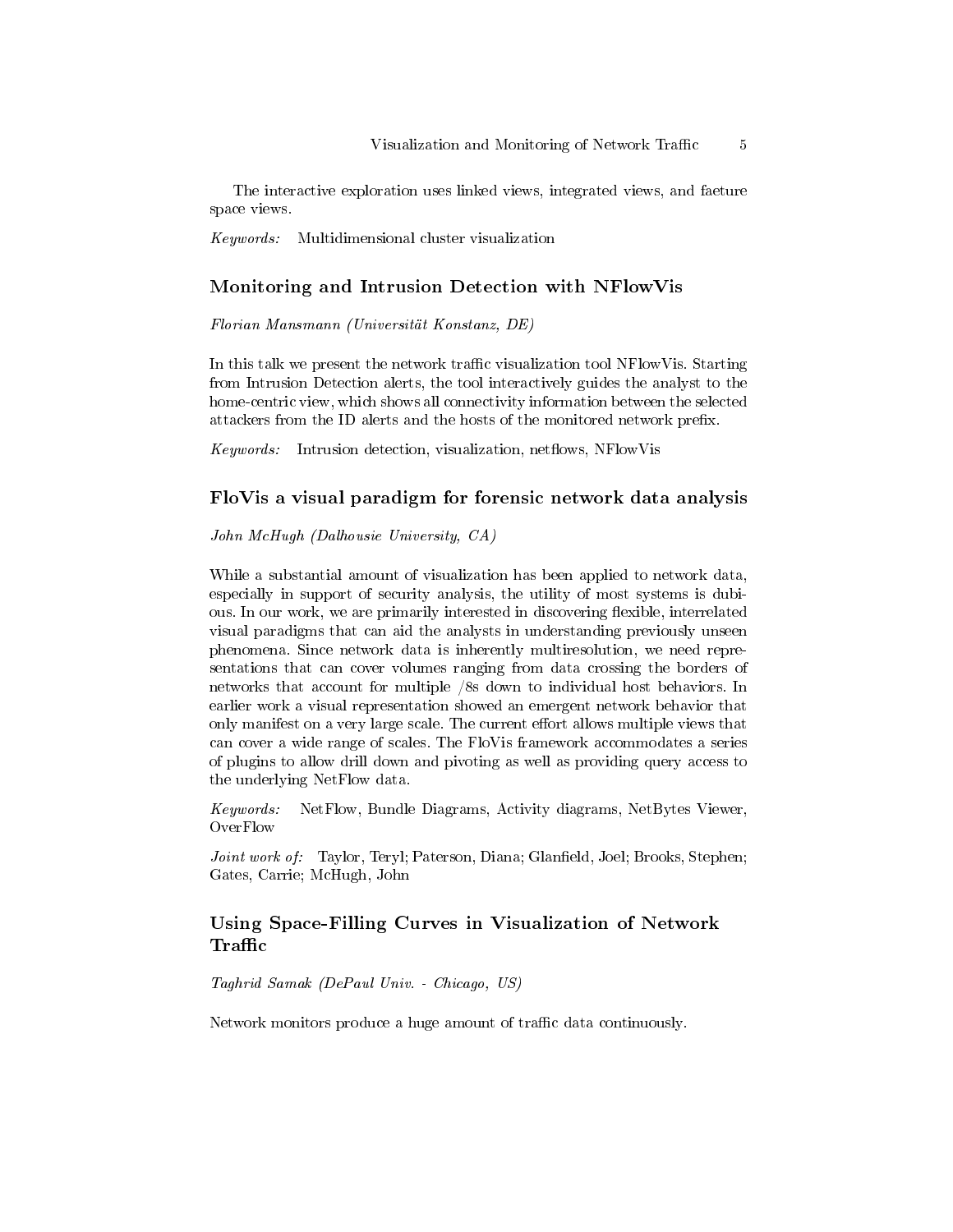This data needs to be stored and communicated for analysis purposes.

An efficient traffic representation is needed to ensure that the maximum information is passed using reasonable resources. We consider using space-filling curves (SFC) in traffic visualization. SFCs provide many desirable properties that help characterize traffic flows and identify anomalous behavior. First, we propose a methodology for representing traffic using SFCs. The proposed method generates traffic images that is robust against compression. Compressed images provide both storage and bandwidth savings, for example, when the image is transmitted from the monitor to an analyzing engine. Second, the proposed technique is evaluated for different SFCs by comparing original images with compressed images in terms of mapping accuracy and efficiency.

The resulting images are shown to withstand aggressive compression while preserving traffic properties.

 $Keywords:$  Network traffic, space-filling curves

Joint work of: Samak, Taghrid; Ghanem, Sahar; Ismail, Mohamed A.

# Explorative Visualization of Log Data to support Signa-ture Development and Forensic Analysis

Sebastian Schmerl (BTU Cottbus, DE)

Intrusion detection systems (IDS) have been proved to be an important mean for protecting systems. Most IDSs deployed today realized a signature-based detection. Here logged events are compared with defined patterns (signatures) that indicate security violations. False alerts are impossible by definition, but the reality shows a different picture. The reasons for this are imprecise signatures, which results from the complexity of the signature development. In particular the derivation of signatures from given exploits are difficult. Manual log analysis is the basis for this derivation procedure. In this paper we propose an approach for audit data representation that is geared to simplify the analysis process for the signature engineer. For this purpose audit data and existing relations between audit events are graphically represented. Using a prototype implementation of the approach the strengths of this form of presentation are demonstrated.

Keywords: Computer Security, Intrusion Detection, Misuse Detection, Attack Signatures, Computer Forensic, Data Visualization

# Exploring and Modeling the Local Behavior of Personal Machines

#### Mike Sips (MPI für Informatik - Saarbrücken, DE)

With the increasing availability of personalized web-services running on local machines botnets, trojans, and other kind of malicious code become serious security threads.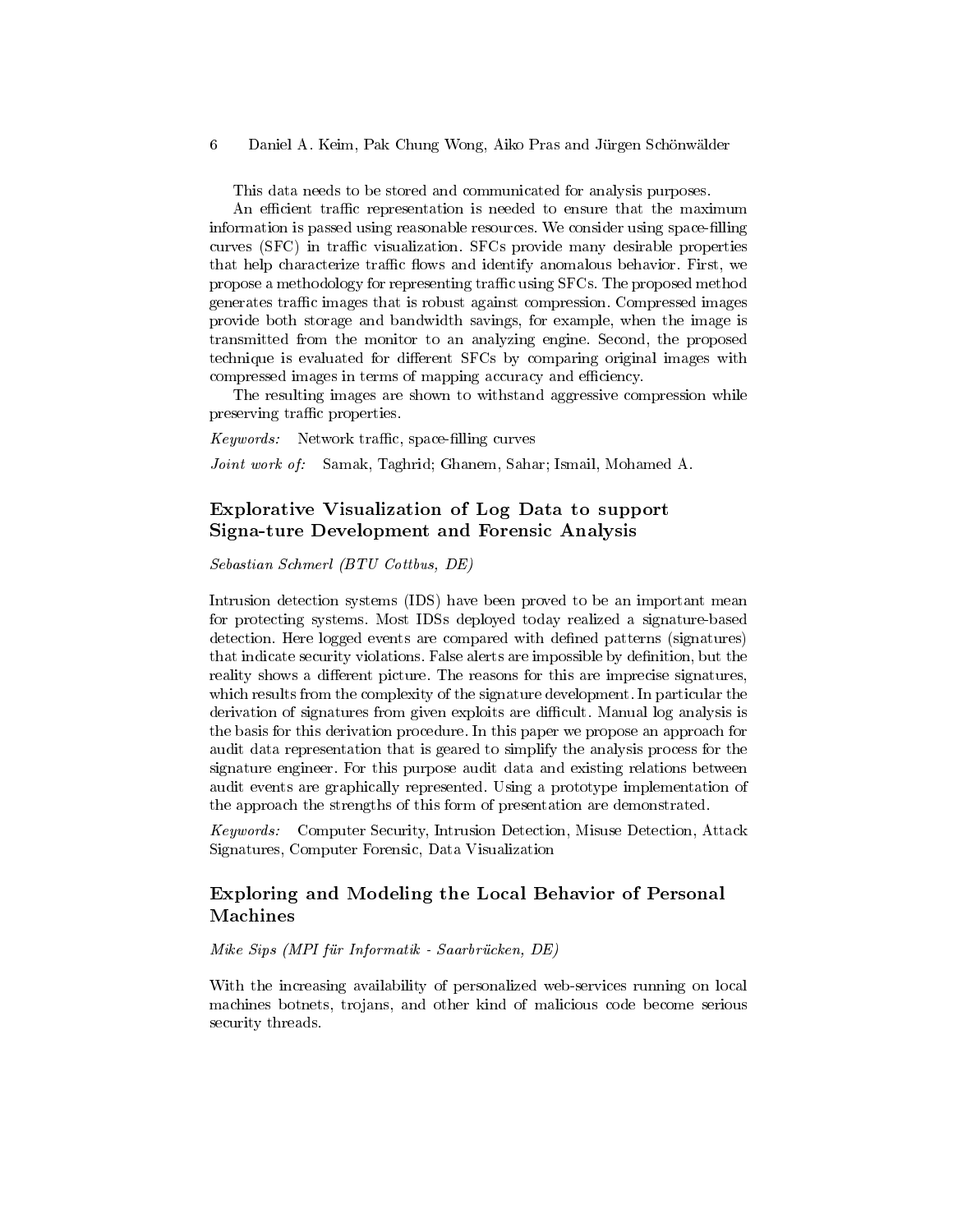These new tools just requires basic programming and scripting skills by the hacker to exploit vulnerabilities of personal services such as IRC, P2P application to infect other machines and launch attacks while an administrator has to invest huge efforts to detect infected machines.

In my talk I will discuss steps toward a integrated framework to support the administrator to detect the point when a local machine shows suspicious behavior. In my research I investigate the idea that knowing the local behavior makes it hard for the attacker to act undetected. I will briefly discuss the current situation, our design decisions and the interactive visual interface.

Joint work of: Sips, Mike; Simon, Sascha; Gerth, John

# Interactive Exploration of the Network Behavior of Personal Machines

Mike Sips (MPI für Informatik - Saarbrücken, DE)

Personal machines are often the weakest points within a large network. Although they run an ever-increasing number of network services, these machines are often controlled by users who are unaware of security threats. Thus, a well-informed attacker can, with modest effort, identify and gain control over personal machines. However, system administrators need to know the tools and techniques used for attacks while simultaneously needing to invest huge analytical efforts to detect malicious behavior in the vast volumes of network traffic. In our research project we investigate the idea that an understanding of the regular behavior of personal machines can improve the chance of detecting the point in time when a machine shows malicious behavior. We propose a visual exploration system based on a data abstraction layer and temporal visual representations of the network traffic. The data abstraction layer enables an interactive change in the level of detail of the network traffic while temporal visualizations help system administrators to detect unexpected network traffic. In the next phase of this project, we will conduct experiments to get a good feel about the limits of our system in detecting malicious behavior in real-world scenarios.

Keywords: Visualization, Communication Patterns, Data Abstraction, Personal Machines

Joint work of: Sips, Mike; Simon, Sascha; Gerth, John

Extended Abstract: <http://drops.dagstuhl.de/opus/volltexte/2009/2156>

# Visualization of Large Network Structures: Bundled Edges or Node-Link Layouts?

Alexandru C. Telea (University of Groningen, NL)

Visually investigating large network-like structures is a challenging task.